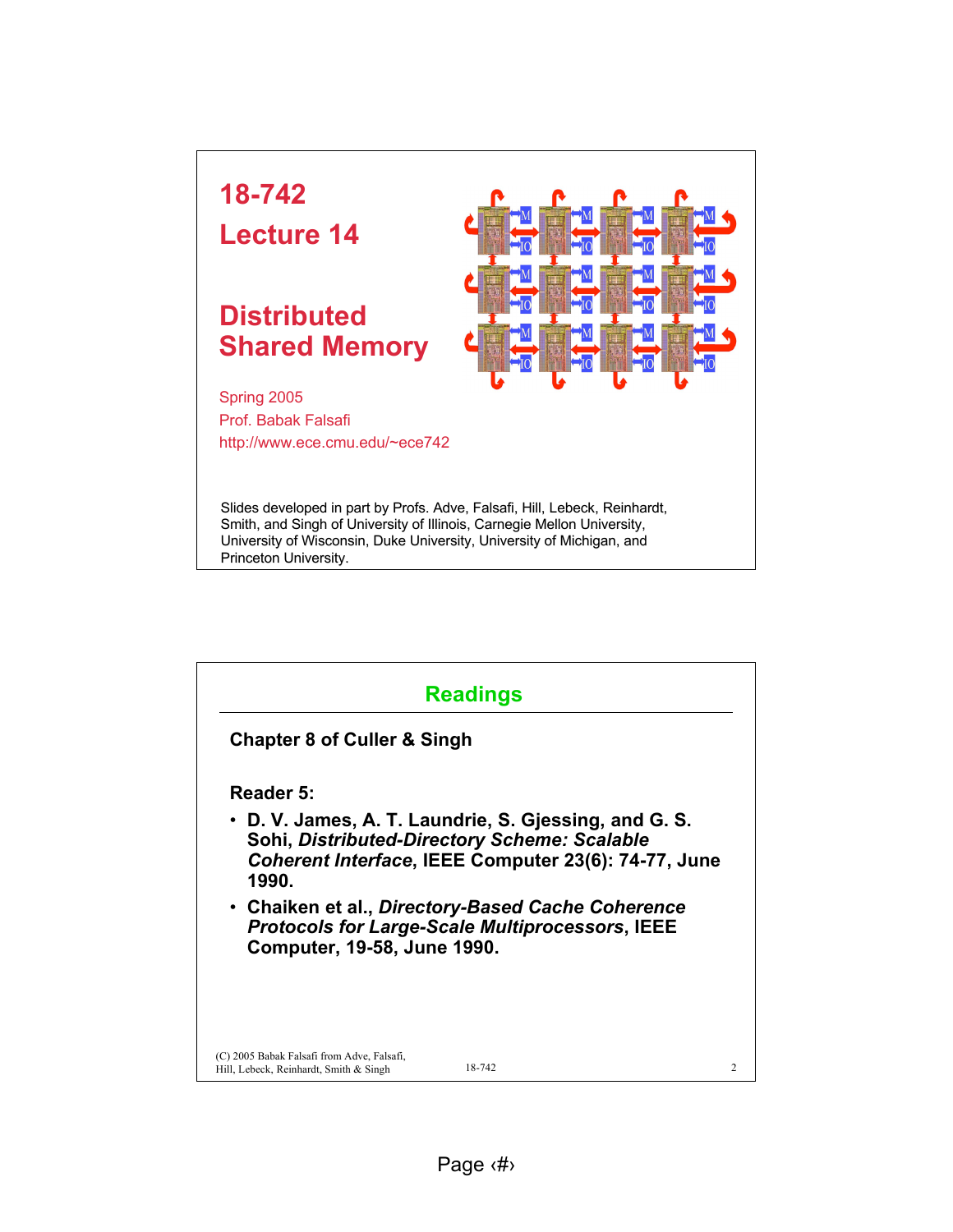

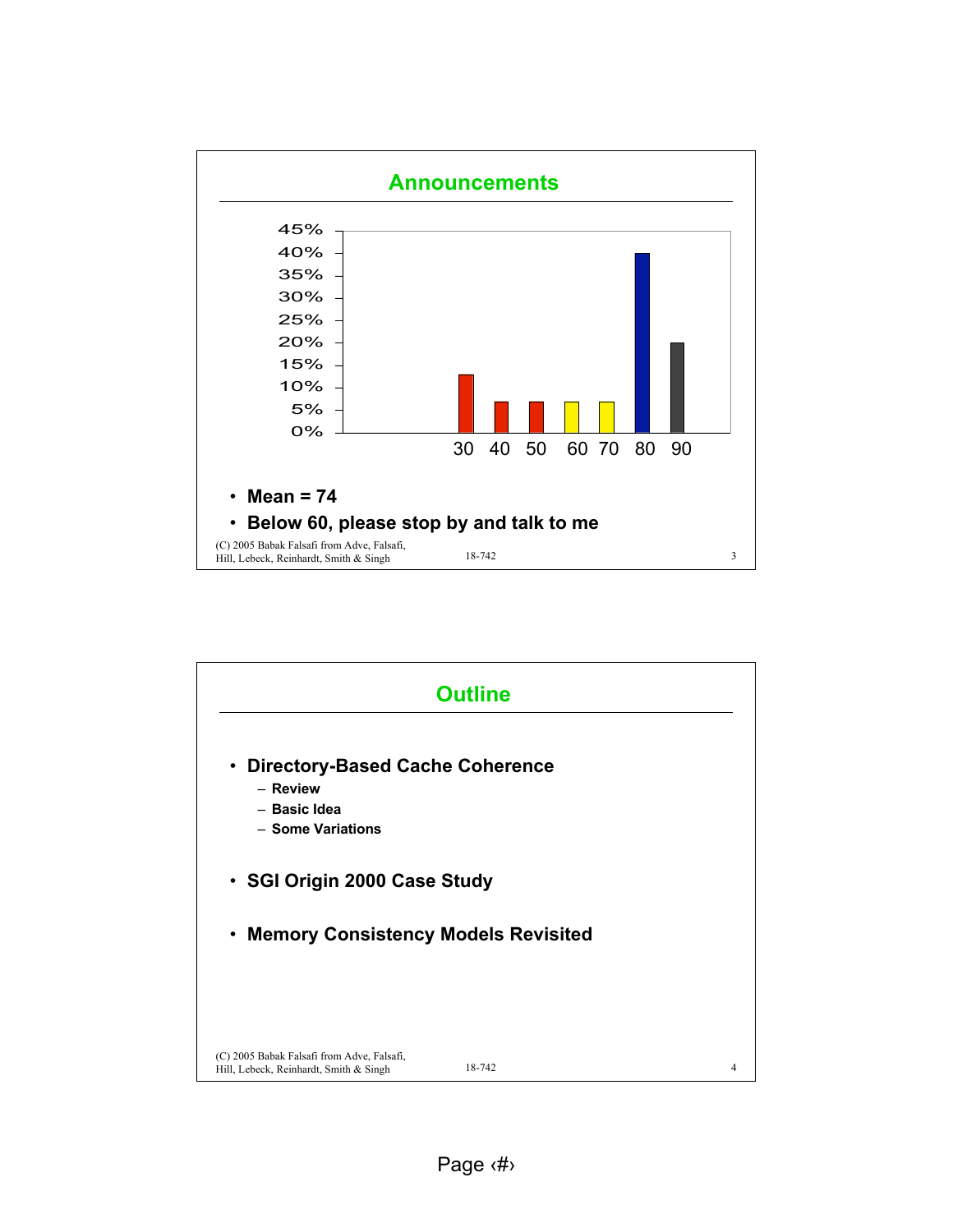

![](_page_2_Figure_1.jpeg)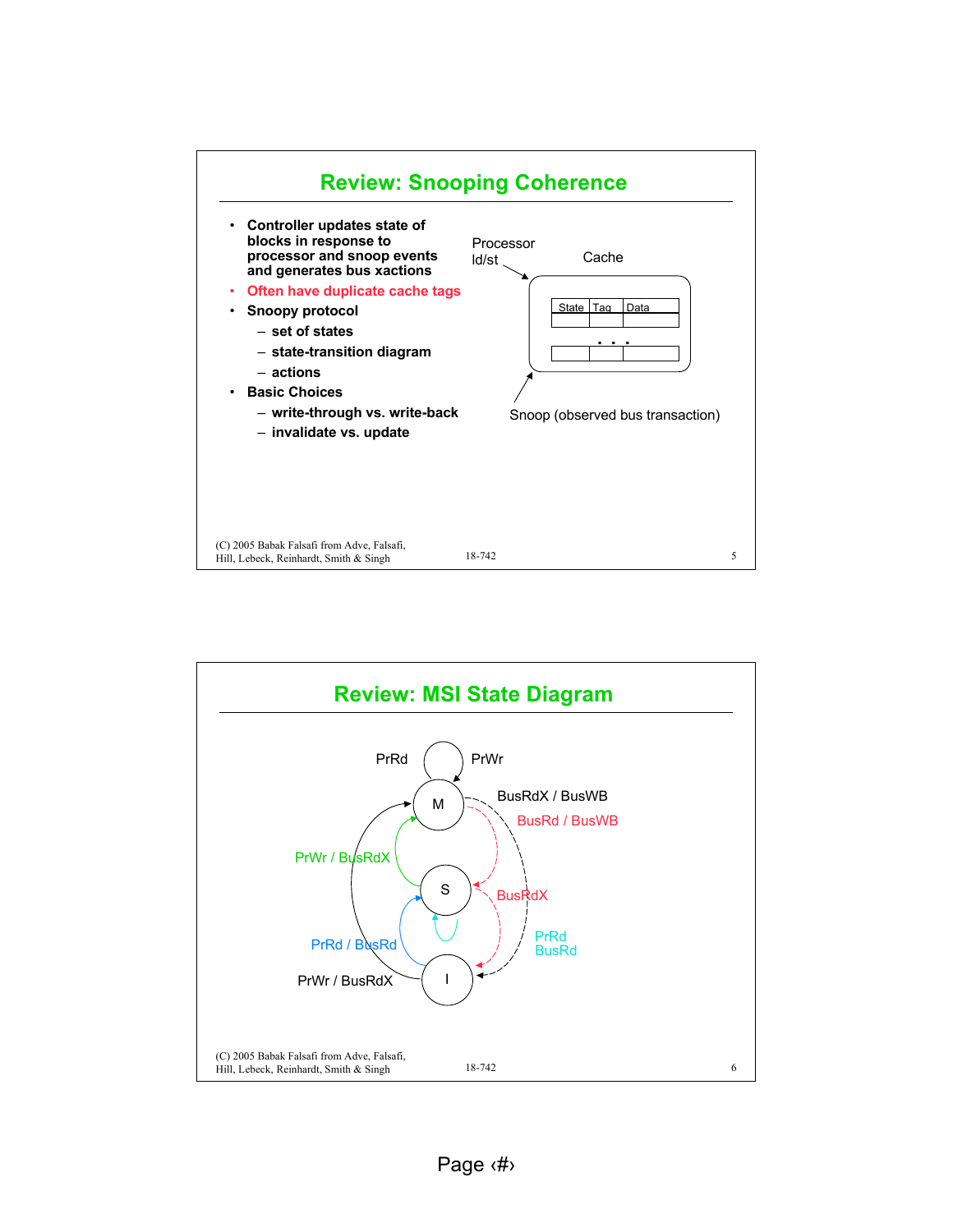![](_page_3_Figure_0.jpeg)

![](_page_3_Figure_1.jpeg)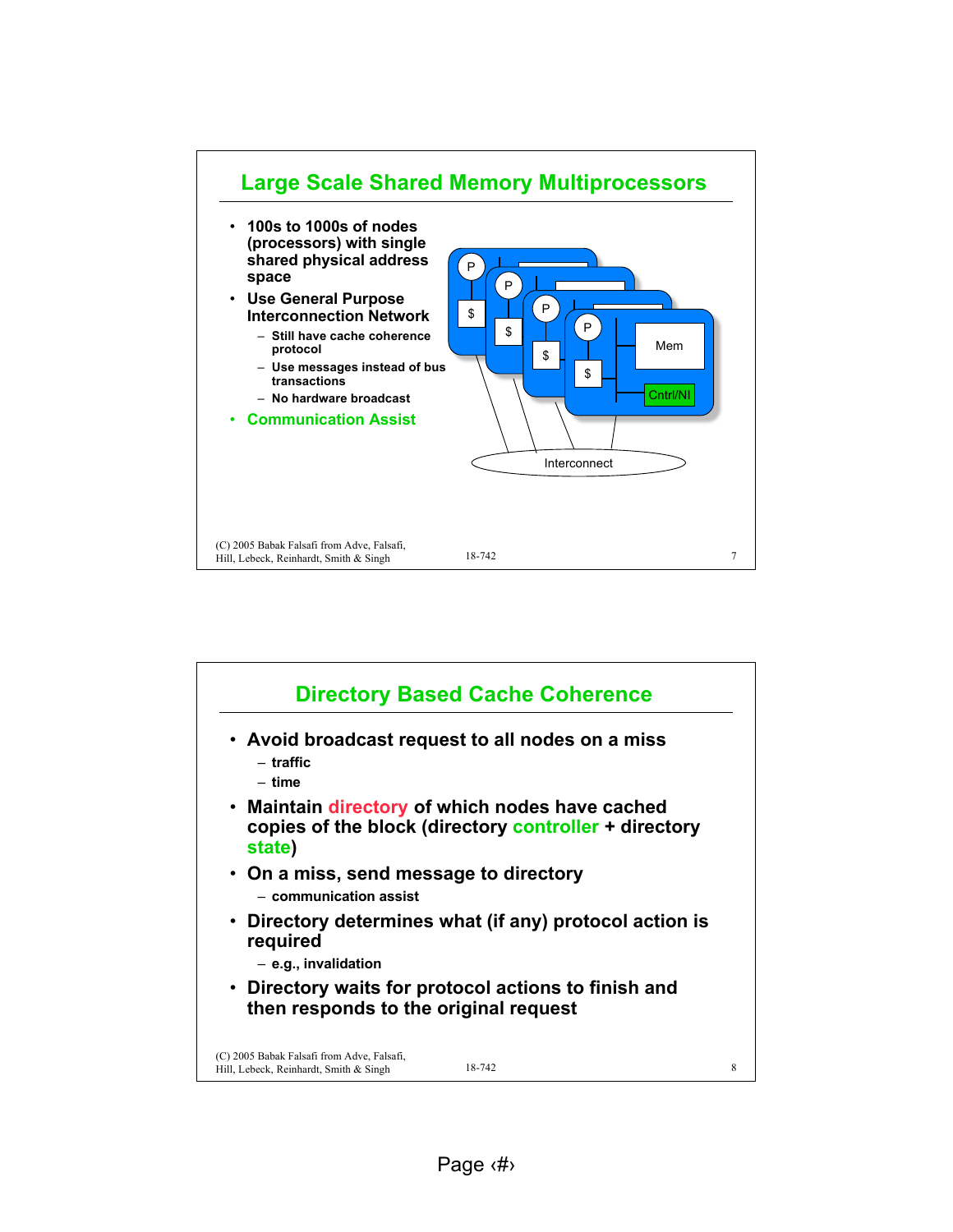![](_page_4_Figure_0.jpeg)

![](_page_4_Figure_1.jpeg)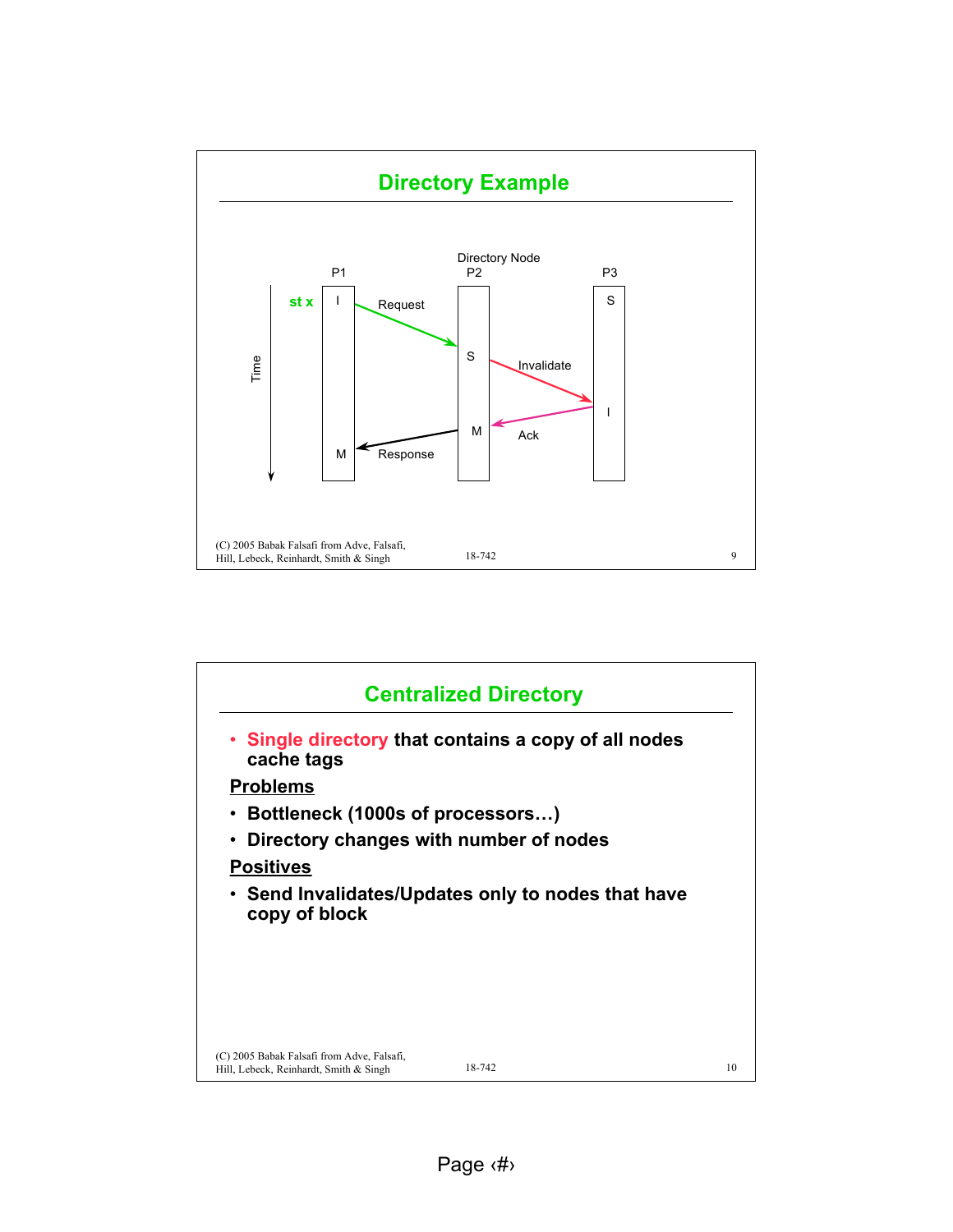![](_page_5_Figure_0.jpeg)

![](_page_5_Figure_1.jpeg)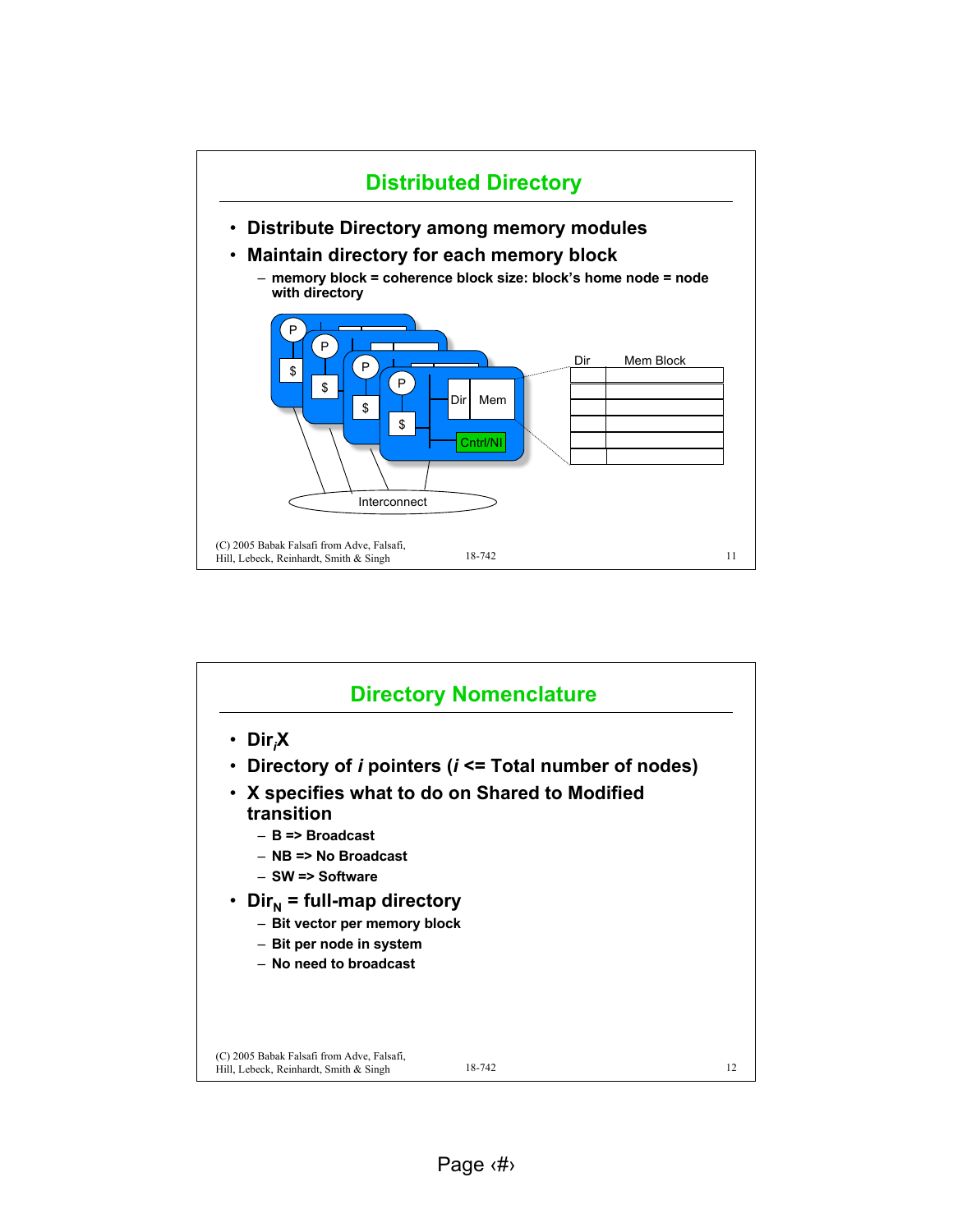![](_page_6_Figure_0.jpeg)

![](_page_6_Figure_1.jpeg)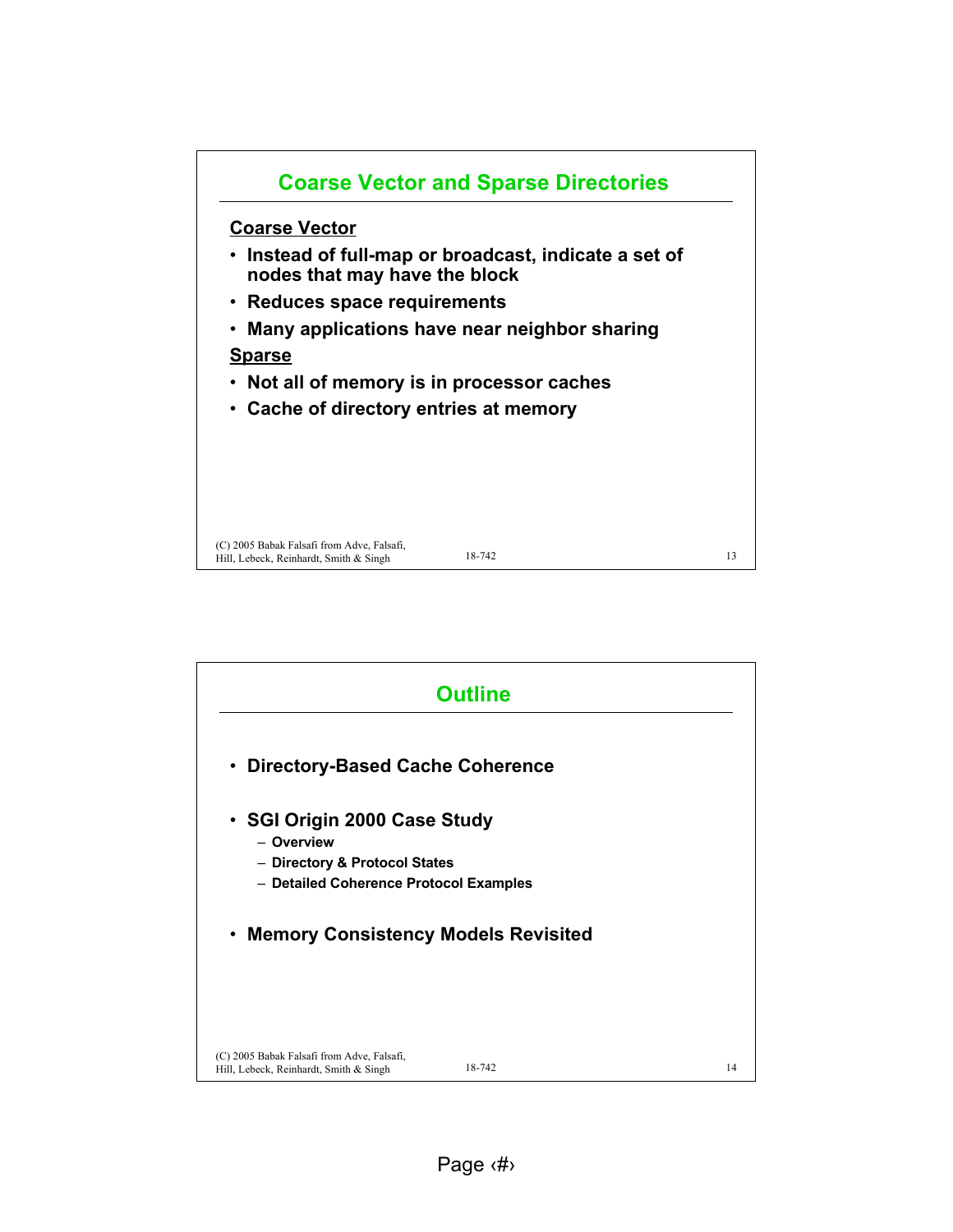![](_page_7_Figure_0.jpeg)

![](_page_7_Figure_1.jpeg)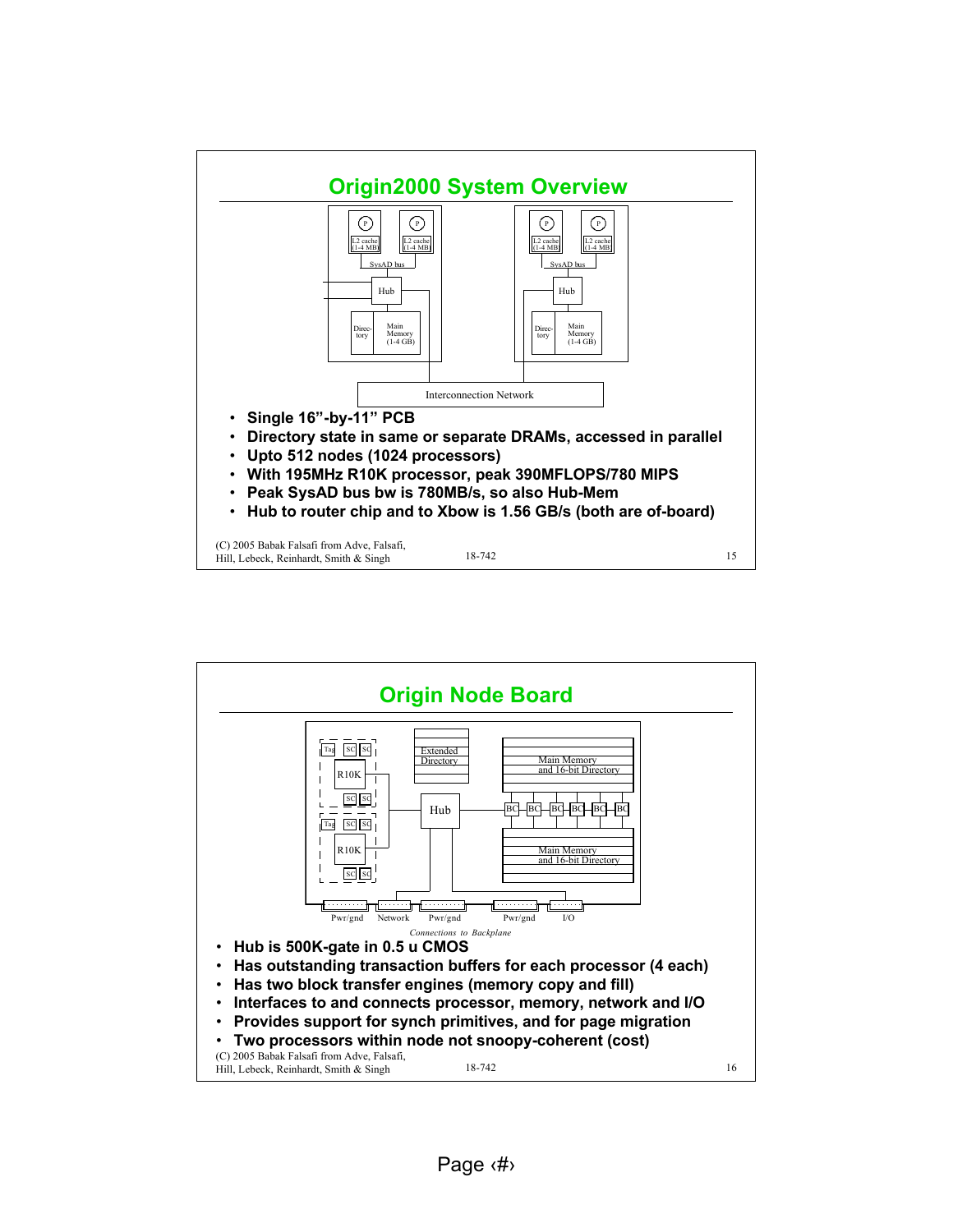![](_page_8_Figure_0.jpeg)

![](_page_8_Figure_1.jpeg)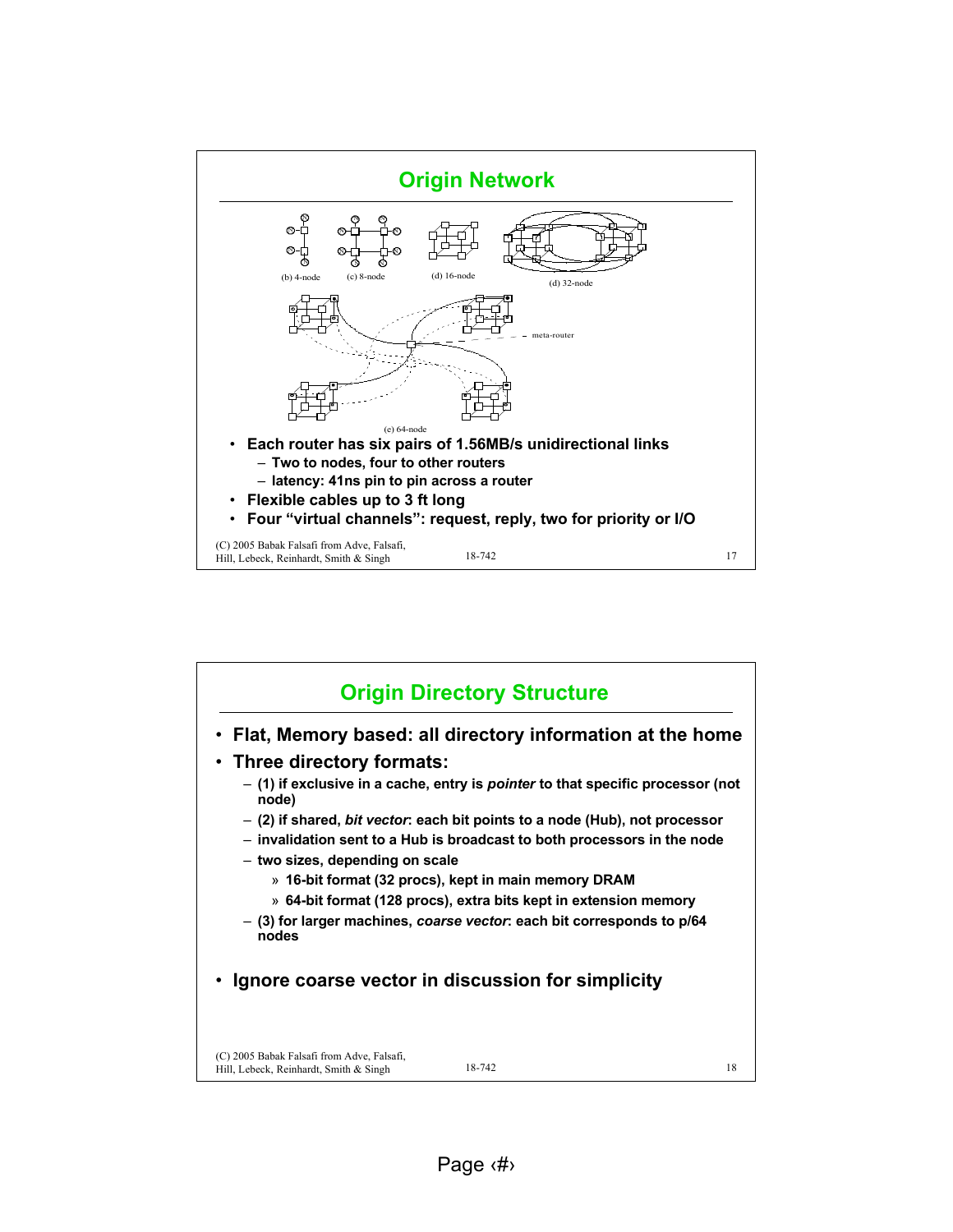![](_page_9_Figure_0.jpeg)

| <b>Handling a Read Miss</b>                                                                                                                                                                                                                                                                                                                                                                                                                                                                        |    |  |  |
|----------------------------------------------------------------------------------------------------------------------------------------------------------------------------------------------------------------------------------------------------------------------------------------------------------------------------------------------------------------------------------------------------------------------------------------------------------------------------------------------------|----|--|--|
| <b>Hub looks at address</b><br>- if remote, sends request to home<br>- if local, looks up directory entry and memory itself<br>- directory may indicate one of many states                                                                                                                                                                                                                                                                                                                         |    |  |  |
| • Shared or Unowned State:<br>- if shared, directory sets presence bit<br>- if unowned, goes to exclusive state and uses pointer format<br>- replies with block to requestor<br>» strict request-reply (no network transactions if home is local)<br>- actually, also looks up memory speculatively to get data<br>» directory lookup returns one cycle earlier<br>» if directory is shared or unowned, data already obtained by Hub<br>» if not one of these, speculative memory access is wasted |    |  |  |
| Busy state: not ready to handle                                                                                                                                                                                                                                                                                                                                                                                                                                                                    |    |  |  |
| - NACK, so as not to hold up buffer space for long<br>(C) 2005 Babak Falsafi from Adve, Falsafi,                                                                                                                                                                                                                                                                                                                                                                                                   |    |  |  |
| 18-742<br>Hill, Lebeck, Reinhardt, Smith & Singh                                                                                                                                                                                                                                                                                                                                                                                                                                                   | 20 |  |  |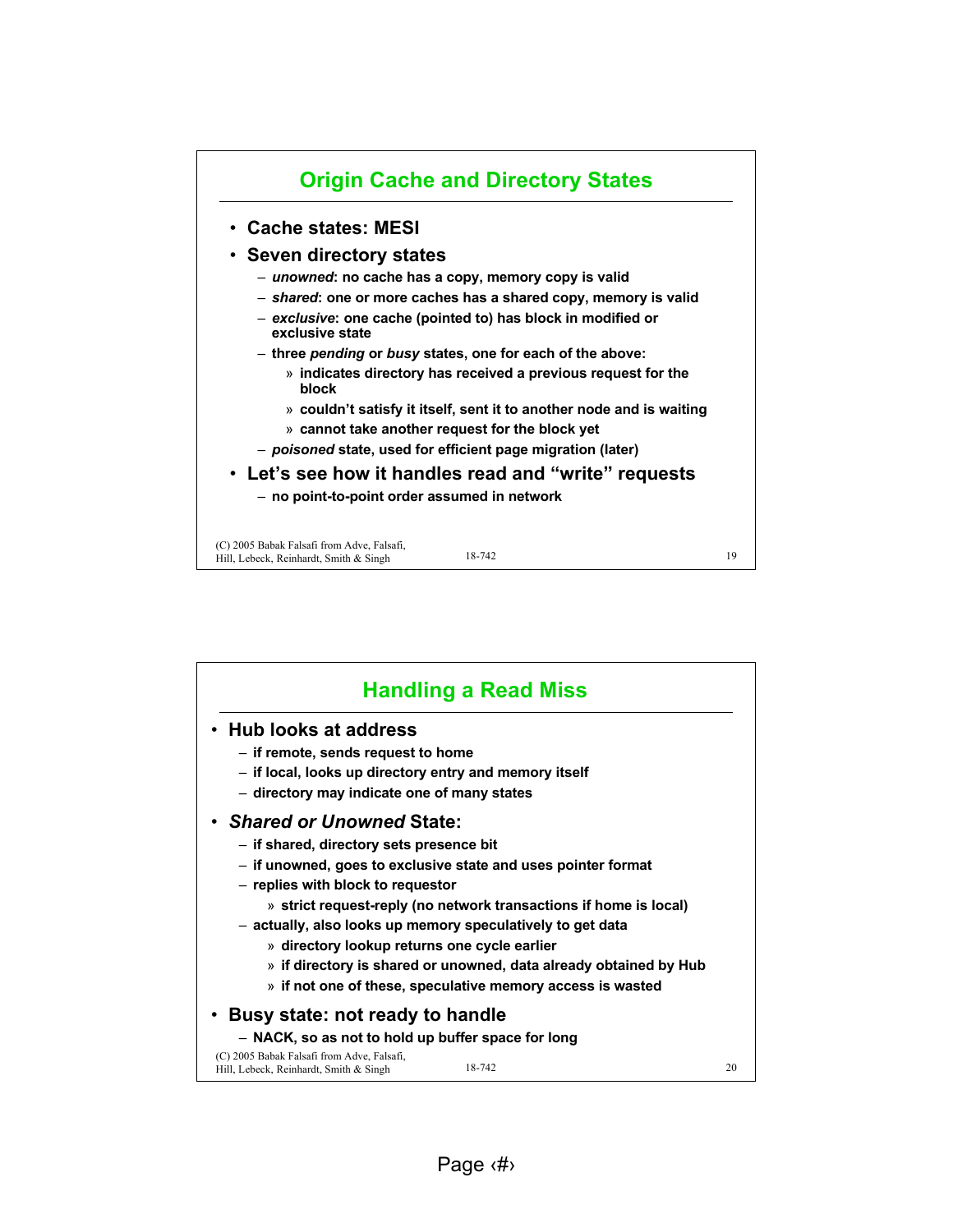![](_page_10_Figure_0.jpeg)

|                                                                                      | <b>Actions at Home and Owner</b> |    |
|--------------------------------------------------------------------------------------|----------------------------------|----|
| • At the home:                                                                       |                                  |    |
| - set directory to busy state and NACK subsequent requests                           |                                  |    |
| » general philosophy of protocol                                                     |                                  |    |
| » can't set to shared or exclusive                                                   |                                  |    |
| » alternative is to buffer at home until done, but input buffer problem              |                                  |    |
| - set and unset appropriate presence bits                                            |                                  |    |
| - assume block is clean-exclusive and send speculative reply                         |                                  |    |
| • At the owner:                                                                      |                                  |    |
| - If block is dirty                                                                  |                                  |    |
| » send data reply to requestor, and "sharing writeback" with data to<br>home         |                                  |    |
| - If block is clean exclusive                                                        |                                  |    |
| » similar, but don't send data (message to home is called "downgrade"                |                                  |    |
| Home changes state to shared when it receives msg                                    |                                  |    |
| (C) 2005 Babak Falsafi from Adve, Falsafi,<br>Hill, Lebeck, Reinhardt, Smith & Singh | 18-742                           | 22 |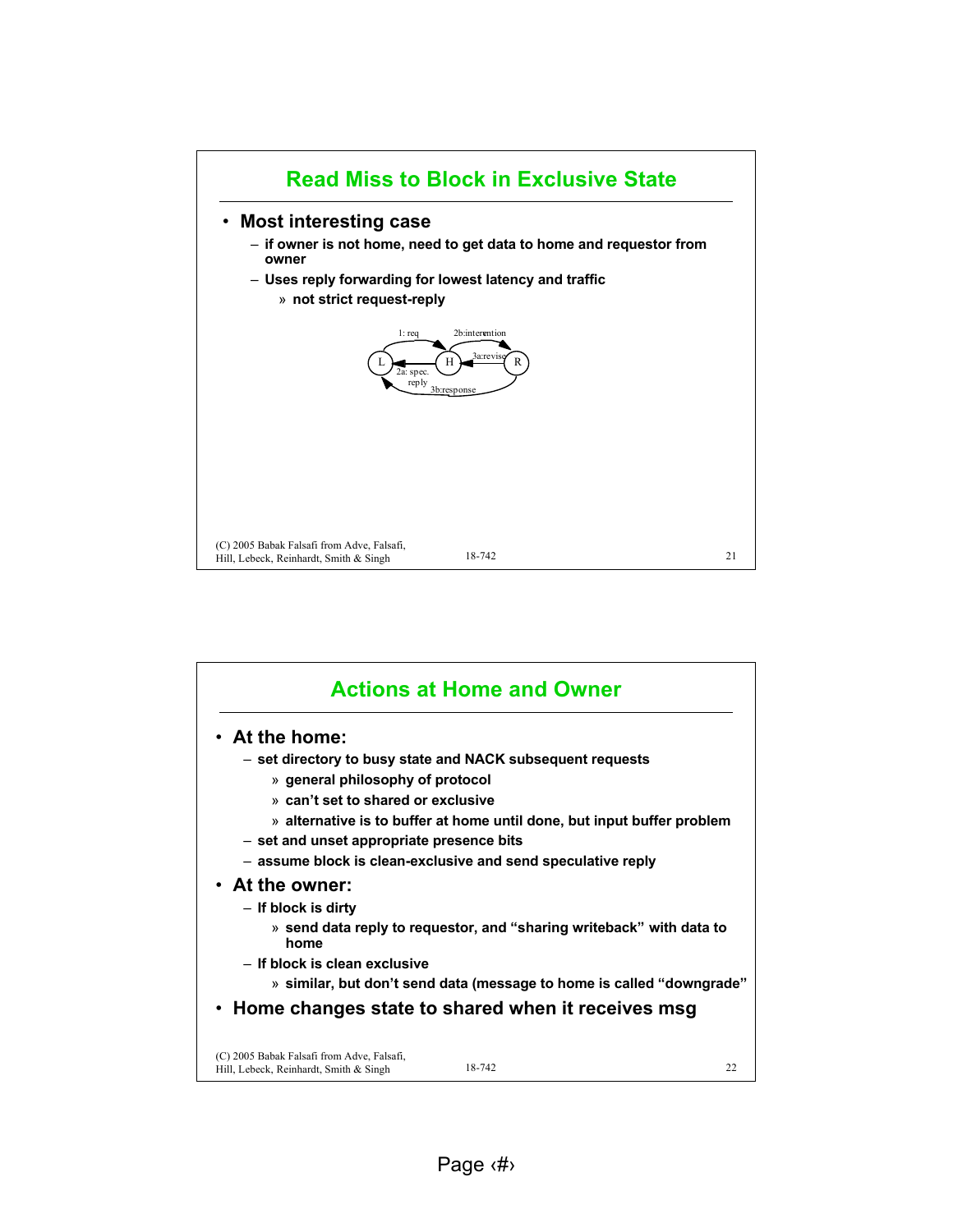![](_page_11_Figure_0.jpeg)

![](_page_11_Figure_1.jpeg)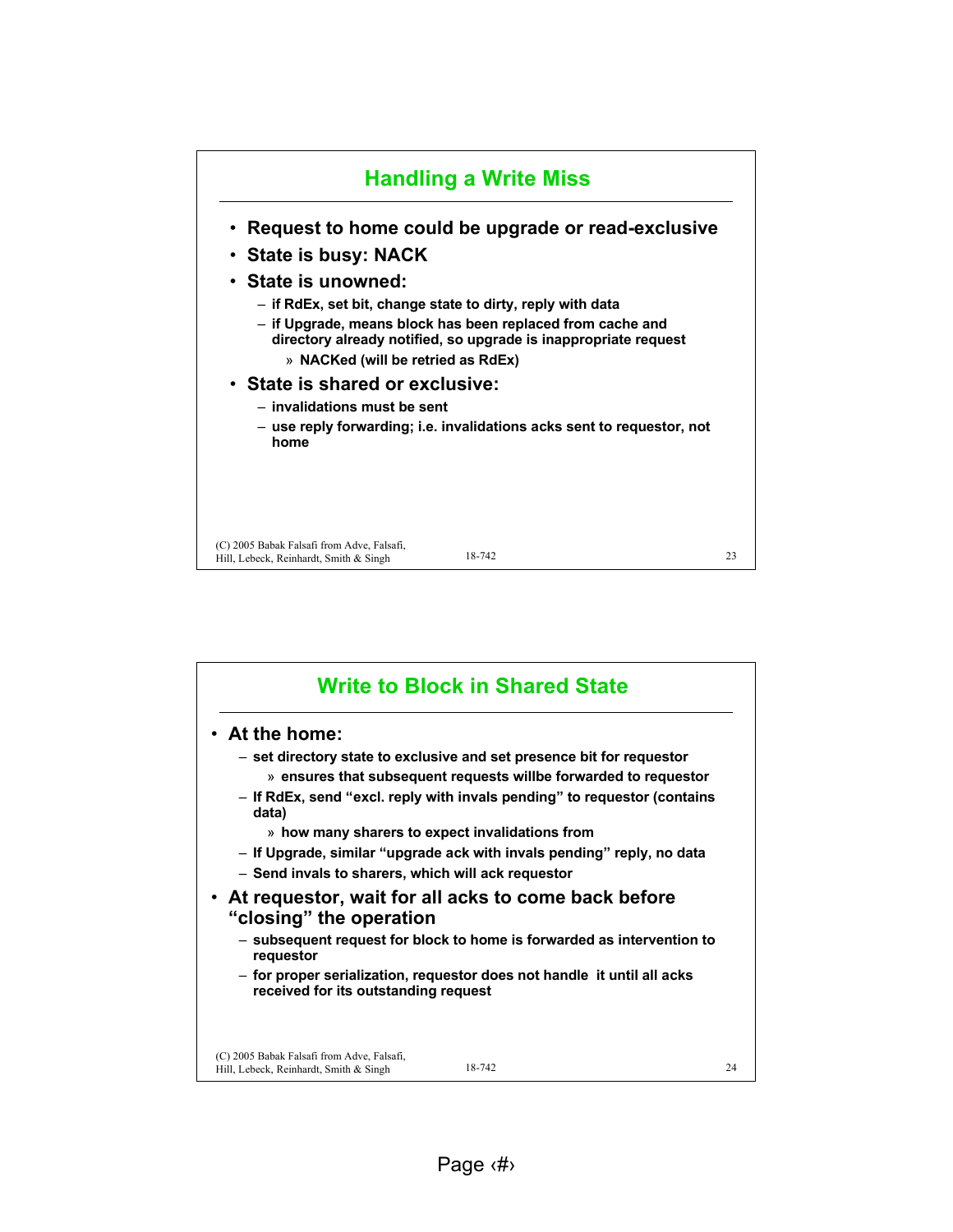![](_page_12_Figure_0.jpeg)

| <b>Handling Writeback Requests</b>                                                                                               |    |
|----------------------------------------------------------------------------------------------------------------------------------|----|
| • Directory state cannot be shared or unowned                                                                                    |    |
| - requestor (owner) has block dirty                                                                                              |    |
| - if another request had come in to set state to shared, would have<br>been forwarded to owner and state would be busy           |    |
| • State is exclusive                                                                                                             |    |
| - directory state set to unowned, and ack returned                                                                               |    |
| • State is busy: interesting race condition                                                                                      |    |
| - busy because intervention due to request from another node (Y)<br>has been forwarded to the node X that is doing the writeback |    |
| » intervention and writeback have crossed each other                                                                             |    |
| – Y's operation is already in flight and has had it's effect on directory                                                        |    |
| - can't drop writeback (only valid copy)                                                                                         |    |
| - can't NACK writeback and retry after Y's ref completes                                                                         |    |
| » Y's cache will have valid copy while a different dirty copy is<br>written back                                                 |    |
| (C) 2005 Babak Falsafi from Adve, Falsafi,<br>18-742<br>Hill, Lebeck, Reinhardt, Smith & Singh                                   | 26 |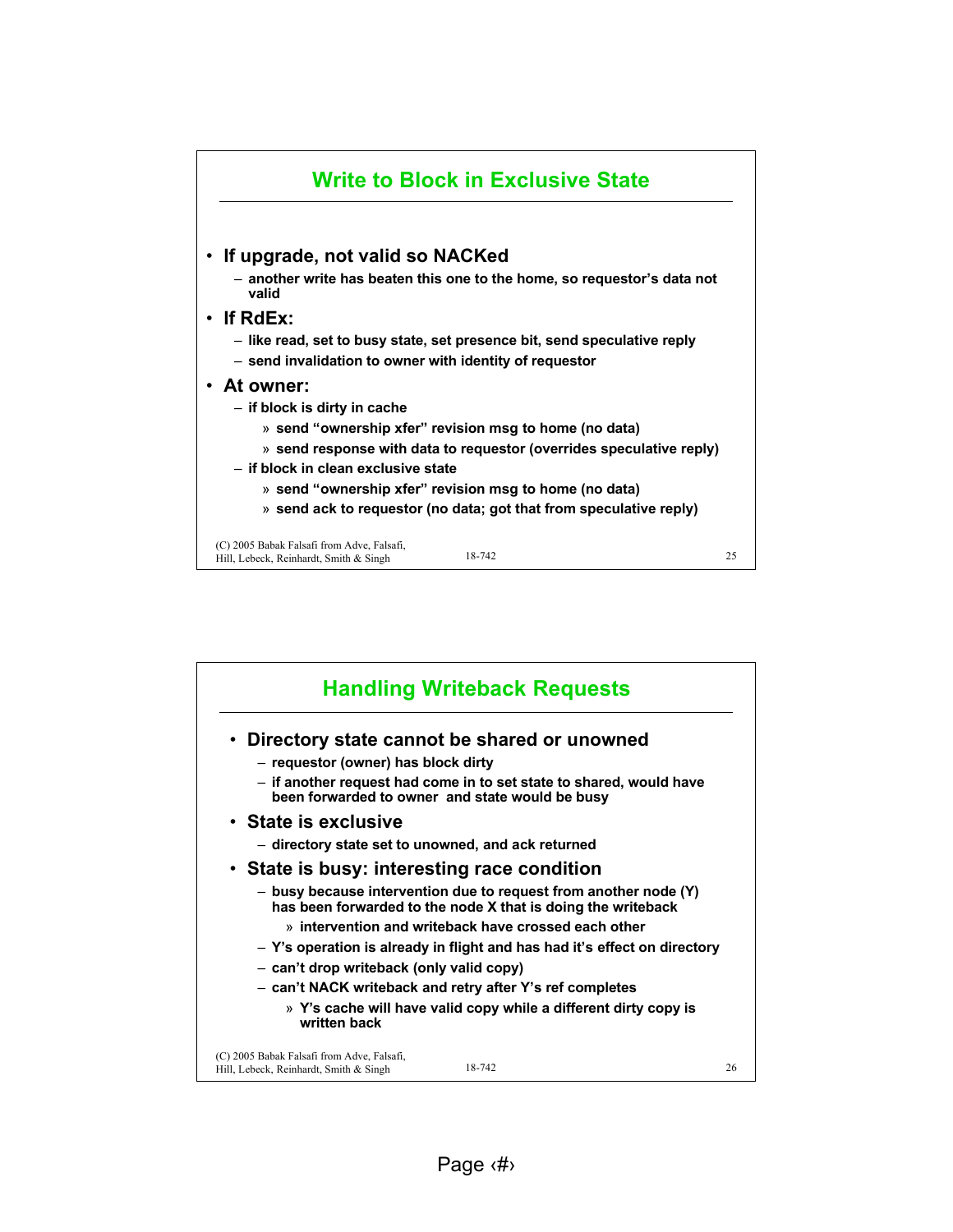![](_page_13_Figure_0.jpeg)

![](_page_13_Figure_1.jpeg)